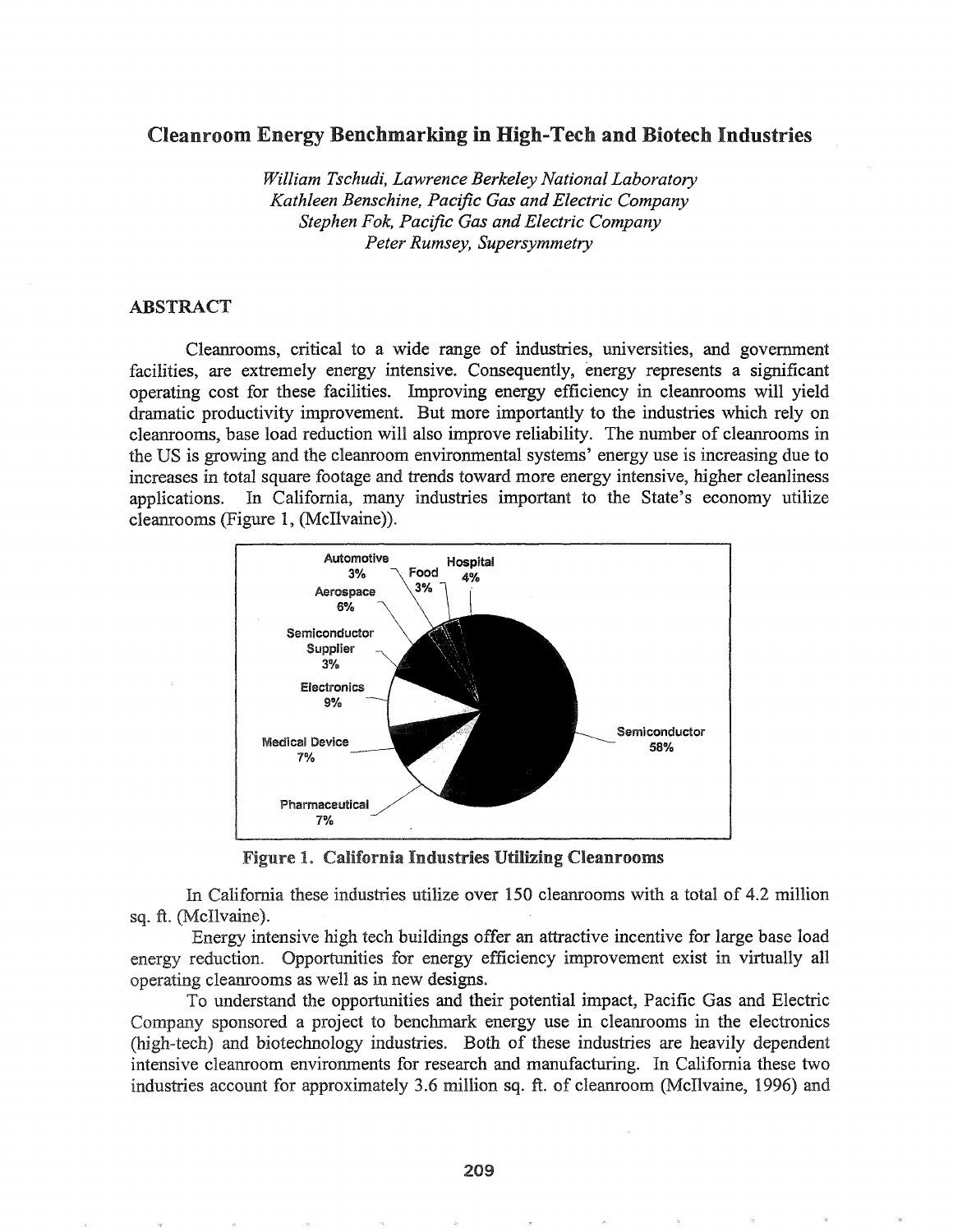4349 GWh/yr. (Sartor et al. 1999). Little comparative energy information on cleanroom environmental systems was previously available. Benchmarking energy use allows direct comparisons leading to identification of best practices, efficiency innovations, and highlighting previously masked design or operational problems.

#### Introduction

Cleanrooms are common in universities, government labs, hospitals, and in many industries. Industries relying on cleanrooms include automotive, aerospace, biotechnology, pharmaceutical, and electronics (disc drive, semiconductor, flat panels, telecommunications, etc.). Although energy costs are high, owners and operators currently have little information concerning where to place their resources to improve their efficiency. Also, there is little information available to highlight best practices for design of new systems. Simple comparisons of energy per square foot are of little value since process related energy (conditioned by the same environmental systems) varies greatly. Some industries use production metrics such as watts per unit of product. These focus on overall production efficiency but overlook the efficiency (and opportunities for improvement) of energy intensive environmental or process systems.

This project developed a benchmarking strategy for use in clean rooms to obtain energy end use breakdown and to allow energy use comparison of key systems and This paper describes the metrics used in this study and some of the components. observations and conclusions that the project team has identified to date.

#### **Background**

Buildings with cleanrooms typically include energy intensive HVAC systems consisting of large central plant heating and cooling, large amounts of air recirculation, and make-up and exhaust ventilation. They frequently have demanding environmental considerations with tightly controlled temperature and humidity for worker comfort and/or process requirements. Prior research documents the energy intensity and some of the opportunities for efficiency improvement (Mills et al. 1996).

Although activities performed in cleanrooms vary greatly, the environmental systems (primarily HVAC) typically utilize a large percentage of total building energy (up to 50%). Energy intensity varies with the cleanliness level (IEST-ISO std. 14644-1, 2000) and use of the cleanroom. Cleanroom "classes" are defined based upon the number and size of particles allowed to be present. Class 1 is cleaner than Class 10, Class 10 cleaner than Class 100, etc. Cleanrooms are 10 to 100 times as energy intensive as office buildings (typically 6) watts/sq.ft.)(CBECS). Efficiency opportunities for the environmental systems are prevalent and crosscut all cleanroom applications. Also, the research or manufacturing process occurring in the cleanroom is often very energy intensive and has its own efficiency opportunities. However, this project focused only on the environmental systems and components common to most cleanrooms.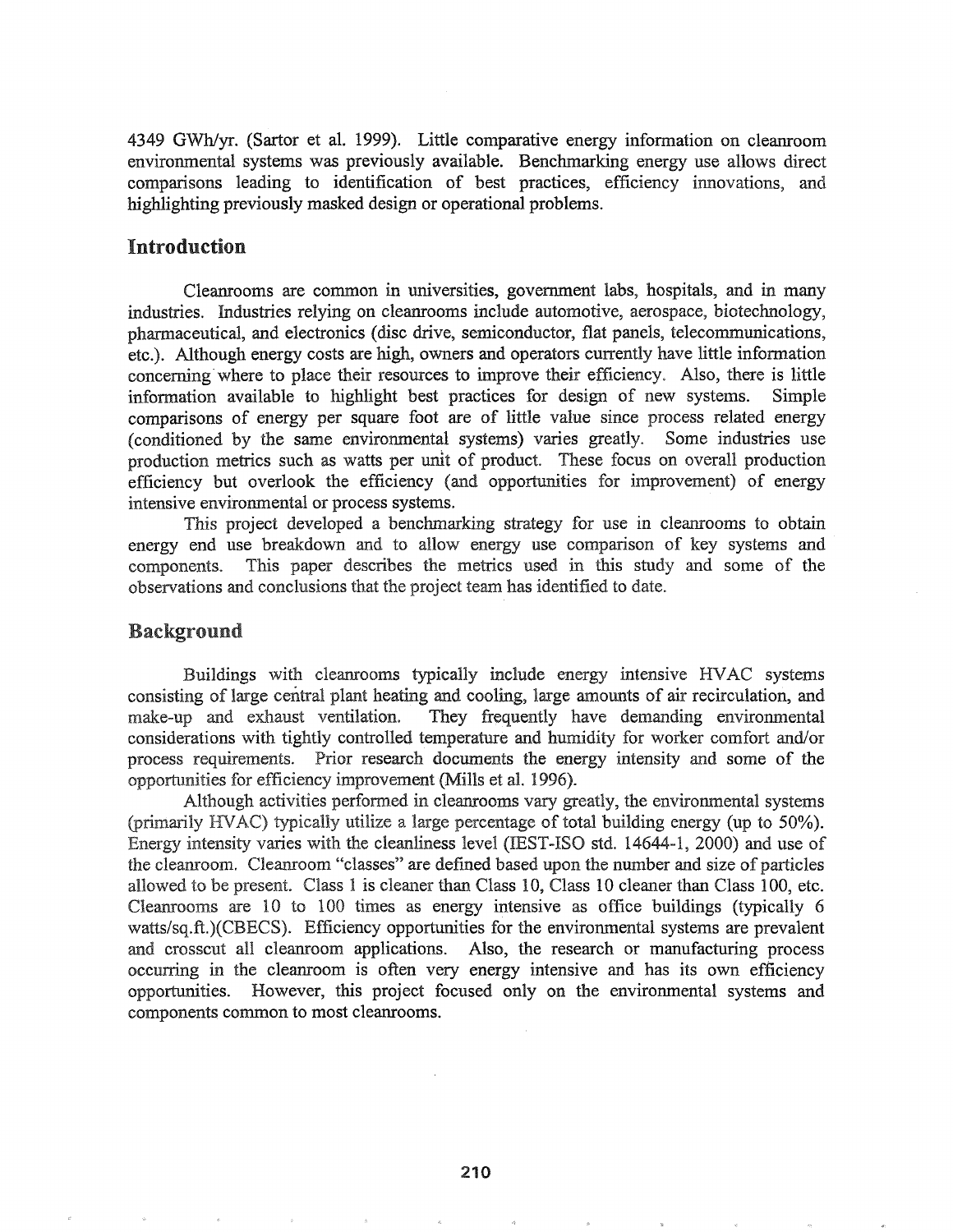# Project Description

This project developed a measurement methodology and metrics most useful for comparing these systems. The selected metrics allow comparison of widely varying environmental systems regardless ofthe design, cleanliness class, or the process occurring in the cleanroom. This methodology differs from use of production metrics in that it facilitates direct comparison of energy intensive systems and components by calculating metrics from design or measured data. These metrics readily illustrate how efficiently they are designed and operating. Quantities such as flow per KW are calculated based upon direct measurement. Even though wide variations in process load, system and component design, cleanliness requirements, and other operating parameters make standard comparisons impossible (such as KW/sq. ft.), it is possible to directly compare performance with use of these metrics.

A hierarchical approach was used beginning with whole building energy use and progressing to selected system' level measurements, and then to key component measurements. Site plans were tailored to each individual cleanroom facility with the objective of collecting data to as great a detail as practical within a short period oftime. To accomplish this, the systems and level of detail, were prioritized. In some cases data was collected where it was opportunistically feasible, and ignored where it wasn't readily obtainable. The goal at each site was to measure as many of the targeted systems as possible approximately a two-week period. A representative sample of the metrics and priorities developed for the project are shown in Table 1.

| <b>Cleanroom Metrics</b>                                  |            |              | <b>Central Plant Metrics</b>                          |                       |                 |
|-----------------------------------------------------------|------------|--------------|-------------------------------------------------------|-----------------------|-----------------|
| Description                                               | Units      | Priorit<br>y | <b>Description</b>                                    | <b>Units</b>          | <b>Priority</b> |
| Recirc AHU<br>Efficiency                                  | cfm/kW     | 1            | <b>Chiller Efficiency</b>                             |                       | $\overline{2}$  |
| <b>MUAH Efficiency</b>                                    | cfm/kW     | 1            | <b>Tower Efficiency</b>                               | kW/ton                | $\overline{2}$  |
| <b>Annual Energy Cost</b><br>per Cleanroom Square<br>Foot | S/sf       |              | Condenser Water<br>Pumps Efficiency                   | kW/ton                | $\overline{2}$  |
| <b>Annual Fuel Usage</b>                                  | MBtu/sf/yr | 1            | Chilled Water<br><b>Pumps Efficiency</b>              | kW/ton                | $\overline{2}$  |
| Annual Electricity<br>Usage                               | kWh/sf/yr  |              | <b>Total Chilled Water</b><br><b>Plant Efficiency</b> | kW/ton                | $\overline{2}$  |
| <b>Annual Energy Usage</b>                                | MBtu/sf/yr |              | Plant Efficiency<br>While Free Cooling                | kW/ton                | $\overline{2}$  |
| Make-Up Air                                               | cfm/sf     |              | <b>Hot Water Pumping</b><br>Efficiency                | $k$ W/M<br><b>Btu</b> | 4               |
| <b>Recirculation Air</b>                                  | cfm/sf     |              |                                                       |                       |                 |

#### Table 1. Cleanroom/Central Plant Metrics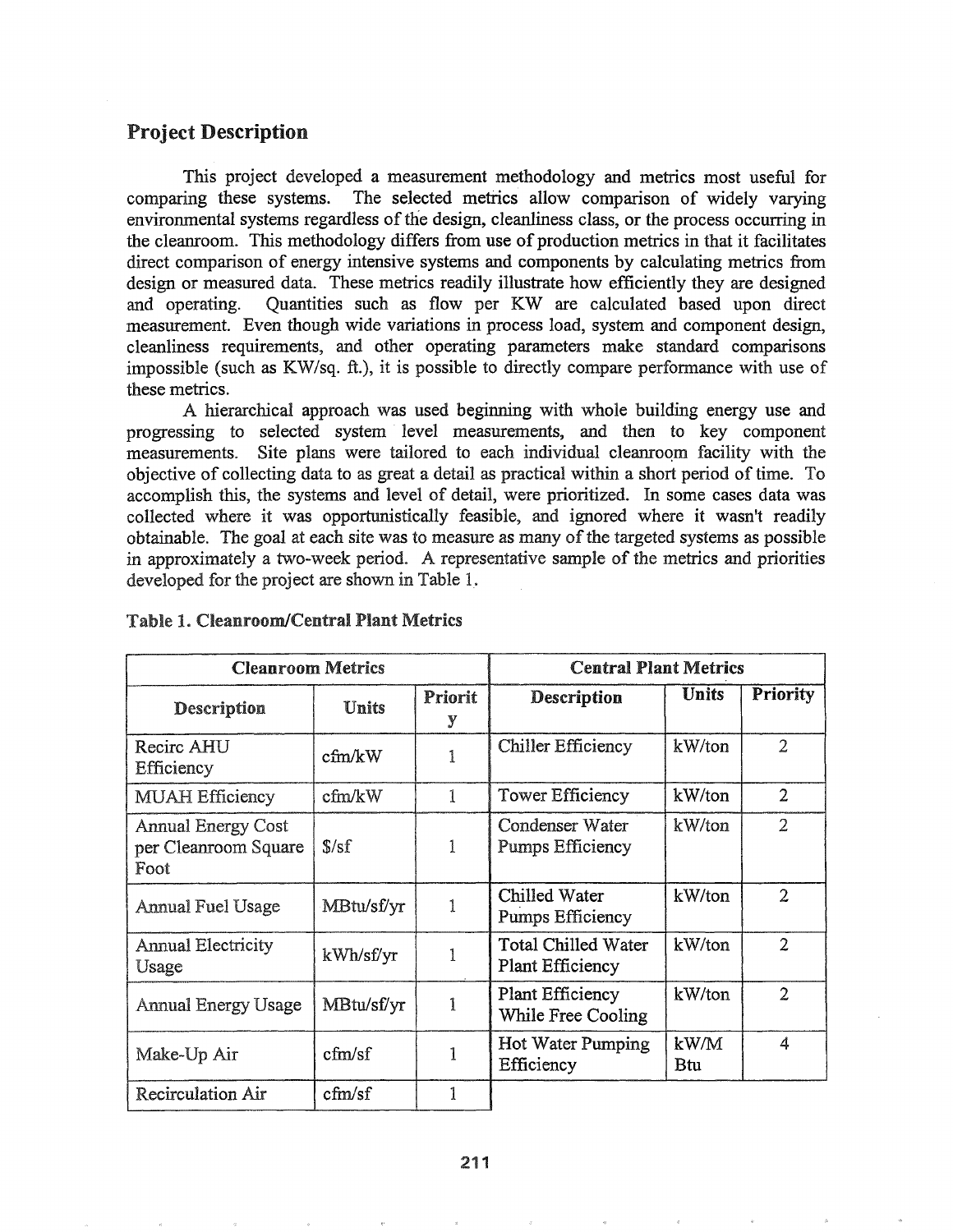| <b>Cleanroom Metrics Con't</b>      |                |  |  |  |  |
|-------------------------------------|----------------|--|--|--|--|
| Recirculation Air                   | $\rm{ACH}$ /hr |  |  |  |  |
| Cooling Load Density                | sf/ton         |  |  |  |  |
| <b>Lighting Power</b><br>Density    | W/sf           |  |  |  |  |
| <b>Exhaust System</b><br>Efficiency | cfm/kW         |  |  |  |  |

Actual facility data is available through the LBNL website  $(PG\&E)$  project website).

General, and then site-specific, measurement plans were prepared. Various types of cleanrooms (cleanliness classes) in the targeted industries (electronics and biotech) were selected. The plans identified specific systems and components to be measured. Where systems contained multiple equipment such as similar chillers, pumps, air handlers, etc. a representative sample was measured. The most energy intensive environmental systems were selected as the highest priority (as determined in prior investigations (Mills, et aI., 1996»). Additional, lower priority systems and components were targeted if data could be readily obtained. In this way some data on other less energy intensive systems was collected as time permitted.

Even though process systems were not individually benchmarked, the total process load was determined in order to develop a total energy breakdown for the facility. Systems and components that accounted for less than 5% of the facility energy use were ignored, with the exception of lighting systems which were included since they could be readily obtained and they were expected to have obvious efficiency opportunities even though the relative magnitude of energy use is low  $(1-2\% \text{ of total energy}).$ 

Once the on-site measurements were completed, they were entered into a database for comparison to other similar class cleanrooms. The database was structured specifically for the cleanroom metrics and measured facility data. Data was then analyzed to determine best practices and to understand the relative ranges of operating parameters. To develop a more robust data set, many additional cleanrooms will need to be measured and entered into the database. Once this information is available, building operators will be able to gauge the relative performance of their building as well as individual system and component performance.

During the project, the on-site team noted potential efficiency opportunities through visual observation and analysis of the data. These opportunities were provided to the customer in a final report. The observations were not meant to be all encompassing. Based upon the site team's prior experience and limited observed conditions, recommendations were made for further investigation. These areas typically required additional evaluation by the owner but could result in short or long-term efficiency improvement.

The underlying objective of this project was to develop a tool that operators and owners could use to understand the performance of their cleanroom. For this project, 10-12 cleanrooms will be studied. In the future, a mechanism for self-evaluation will be developed allowing a cleanroom owner/operator to compare his cleanroom's perfonnance to a large sampling of similar class cleanrooms. This will then lead to identifying best practices and new energy-saving opportunities.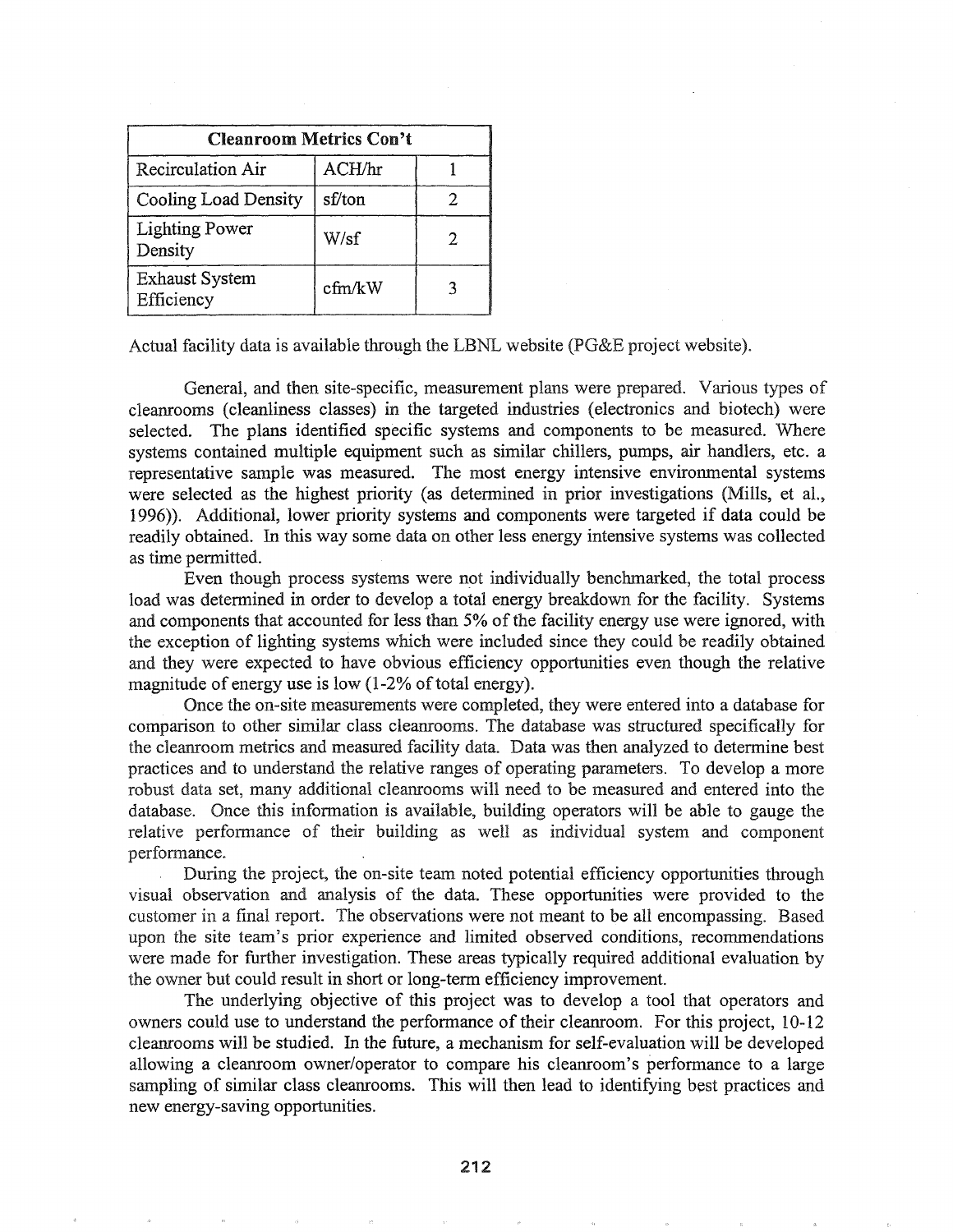# Database Structure

An Access™ database was designed specifically to record the measured data and calculated metrics of interest for the cleanroom energy benchmarking. The structure of the database allows recording critical facility information, operating parameters, environmental conditions, measured energy use, design values, utility billing data, and other narrative descriptions. By recording the benchmarking data in a standard, structured format direct comparisons between systems, components, and between facilities will be possible. The database structure is shown in Figure 2. Each of the categories in the database is structured specifically for the design values, measurements, and the calculated metrics of interest.



Figure 2. Cleanroom Energy Benchmarking Database Structure

## **Observations**

End use energy breakdowns were obtained for the benchmarked cleanrooms. Table 2 presents the energy use breakdown for three of the benchmarked facilities. From this data it is readily apparent that the electrical loads of the HVAC system (chilled water, hot water, steam, and cleanroom fans), and the process systems account for the majority of the energy use in a cleanroom facility. Measured HVAC energy use has accounted for 36-67% of the total facility energy in the facilities monitored to date. While the relative percentages vary based the magnitude of the process systems energy consumption, and the cleanliness class of the room, the environmental, i.e. HVAC, systems clearly are the dominant contributor to the energy intensity in cleanrooms.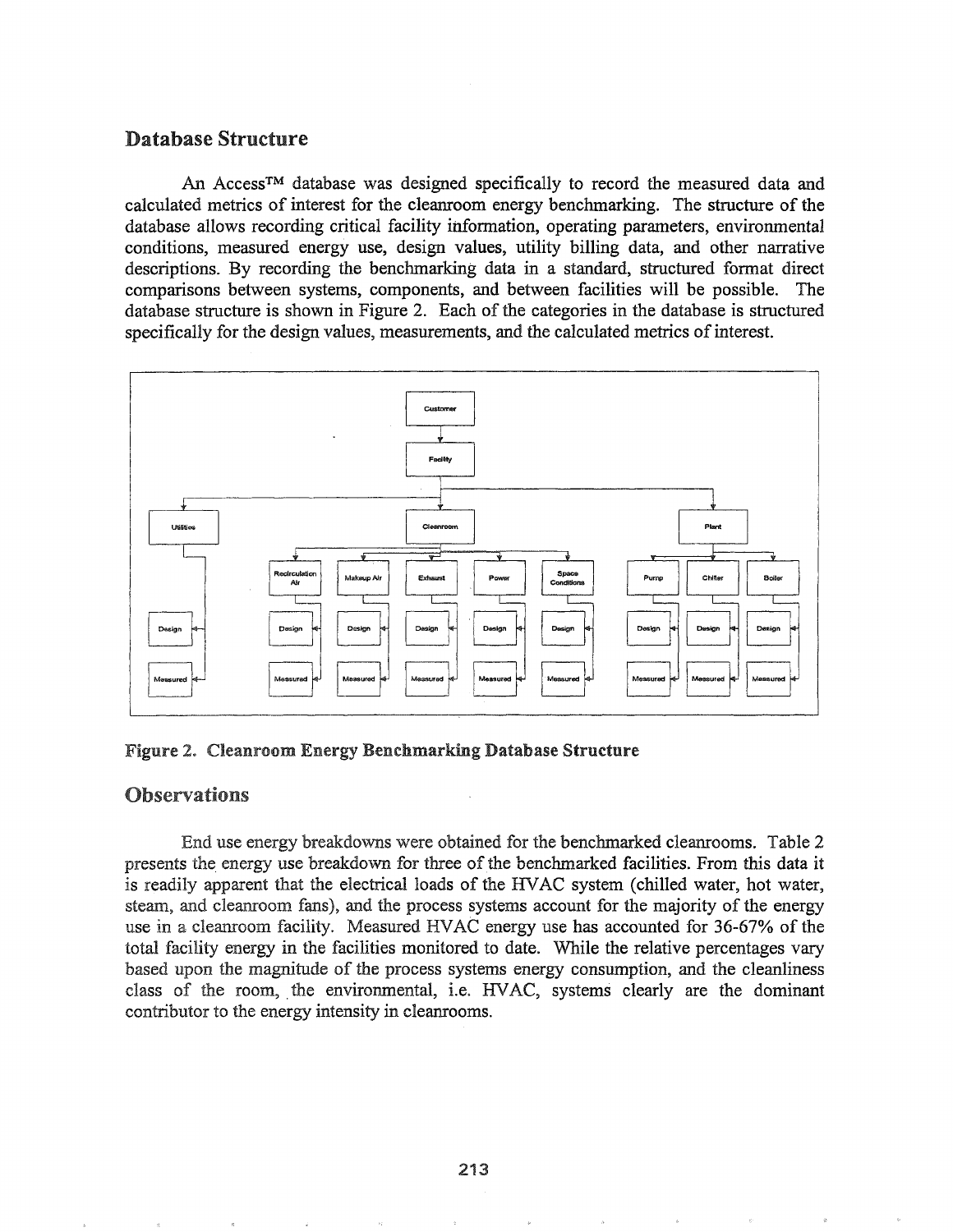| <b>End Use</b>                                        | <b>Facility A</b><br>$(\%)$ | <b>Facility B</b><br>(%) | Facility C<br>(%) |
|-------------------------------------------------------|-----------------------------|--------------------------|-------------------|
| <b>Total Chilled Water</b>                            | 18                          | 19                       | 20                |
| Hot Water and Steam                                   |                             | 22                       | 17                |
| Cleanroom Fans                                        | 11                          | 16                       | 26                |
| Process Utilities (Compressed Air,<br>DI Water, etc.) | 17                          | 6                        |                   |
| Cleanrooom Lights                                     |                             |                          |                   |
| Process                                               | 35                          | 13                       | 9                 |
| Other Misc.                                           | 6                           | 9                        | 11                |
| Office (Lights, Plugs)                                |                             | 14                       | 9                 |

#### Table 2. Cleanroom Energy Use Breakdown

#### Recirculation Systems

By focusing on the various HVAC systems and their components, the benchmark data reveals that energy use can vary by factors of 5 or more for systems that serve essentially the same purpose. For example, Figure 3 illustrates the efficiency of systems used to recirculate clean, conditioned air through a cleanroom. In this figure, the metric is the flow rate (in cubic feet per minute) per unit of electrical energy (in Kilowatts). The limited data collected to date is useful in several ways. There are three distinct classes of cleanrooms (cleanliness levels termed class  $1,10,100$  on this chart. The results indicate that the energy intensity generally increases for higher cleanliness levels, but system design also plays a significant role and some higher cleanliness levels may actually be more efficient than lower levels. This shows the importance of specifying only the cleanliness that is needed for a specific process, and once the cleanliness level is specified, there is a wide range of energy performance depending upon the design selected.

For this study, data from several facilities was obtained for various system types or classifications. Figure 3 shows a comparison of data for three system configurations for eight of the individual cleanrooms measured in this study. Each produced a class 100 cleanliness rating, but efficiency varied by greater than a factor of five. The bars on figure 3 represent individual measured values for eight of the benchmarked cleanrooms. The descriptions below the bars show the cleanliness class and the type of system. The lower the class number, the higher the cleanliness. That is, class 10 is cleaner than class 100 and so forth. The main purpose in showing this information is to highlight that there is wide variation and the type of design does matter. This wide variation underscores the need to understand the features and principles of the more efficient systems. This will lead to best practices in design and construction of these systems.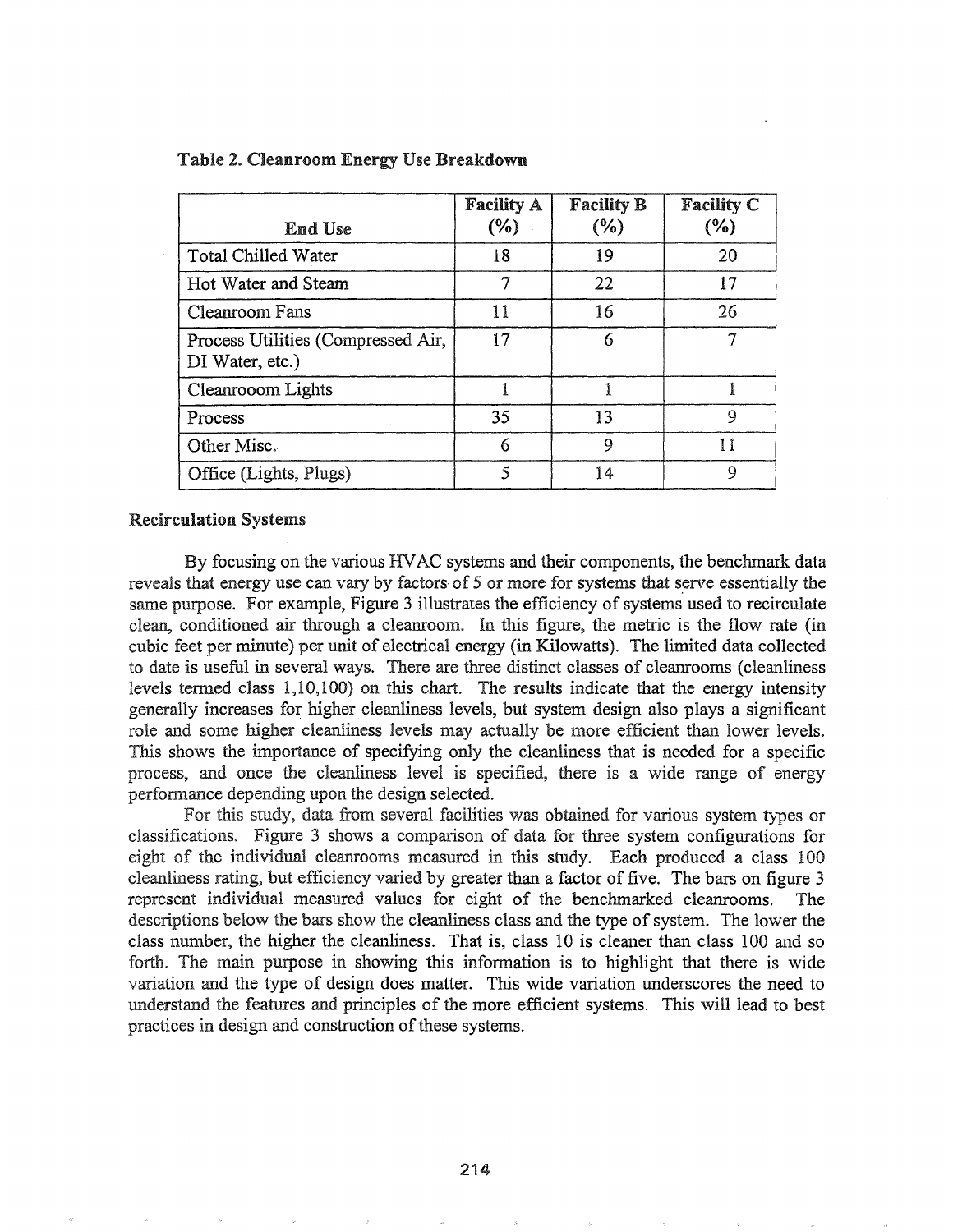

Figure 3. Cleanroom Air Recirculation System Efficiency

For example, it is evident that systems with low return air pressure drop are more efficient in terms of CFM/KW. One way to accomplish this is through use of a pressurized plenum that provides air to the cleanroom ceiling filters. This design option provides separate ductwork to each of the ceiling filters. The two configurations are illustrated in figures 4 and 5. Although there are advantages and disadvantages to each configuration, the benchmark results confirm that open plenum systems are more efficient than ducted systems.



Figure 4. Plennum Recirculation System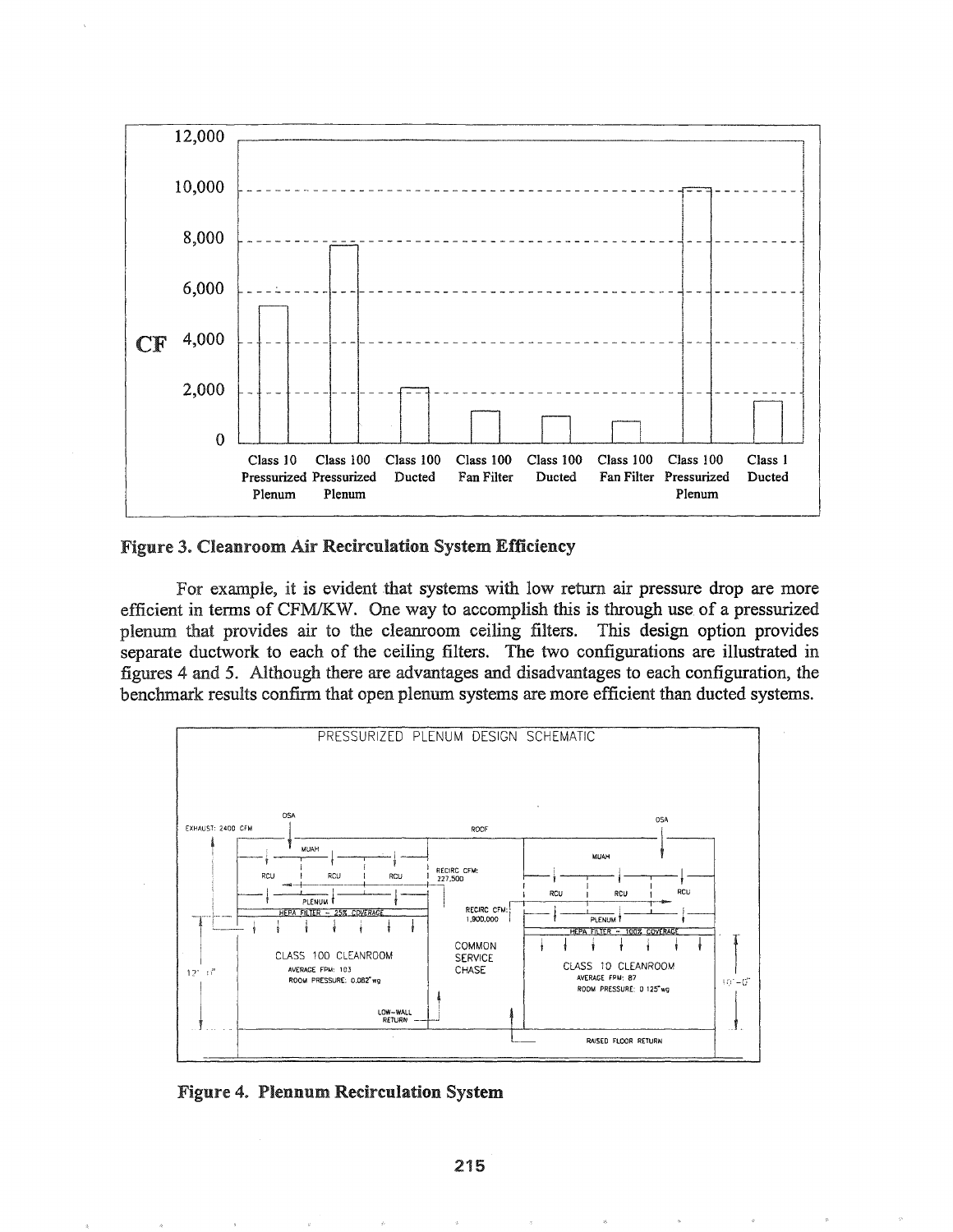

**Figure 5. Ducted Recirculation System** 

Another useful observation is that the air-flow through a given class of cleanroom can vary significantly and achieve the desired cleanliness rating. IEST recommends a range of air changes (and resulting range of air velocities) which, when followed usually achieves the Figure 6 illustrates the variation in air change rate for the measured desired rating. cleanrooms as determined through the benchmark measurements. This graph shows how air change strategies can vary significantly from facility to facility. Cleanroom operators may choose to lower airflow for their facility if presented with data demonstrating that other cleanrooms are functioning well with lower flows. Since fan power is proportional to the cube of airflow, a ten percent reduction in airflow could result in approximately a thirty percent reduction in fan energy.



Figure 6. Cleanroom Air Changes per Hour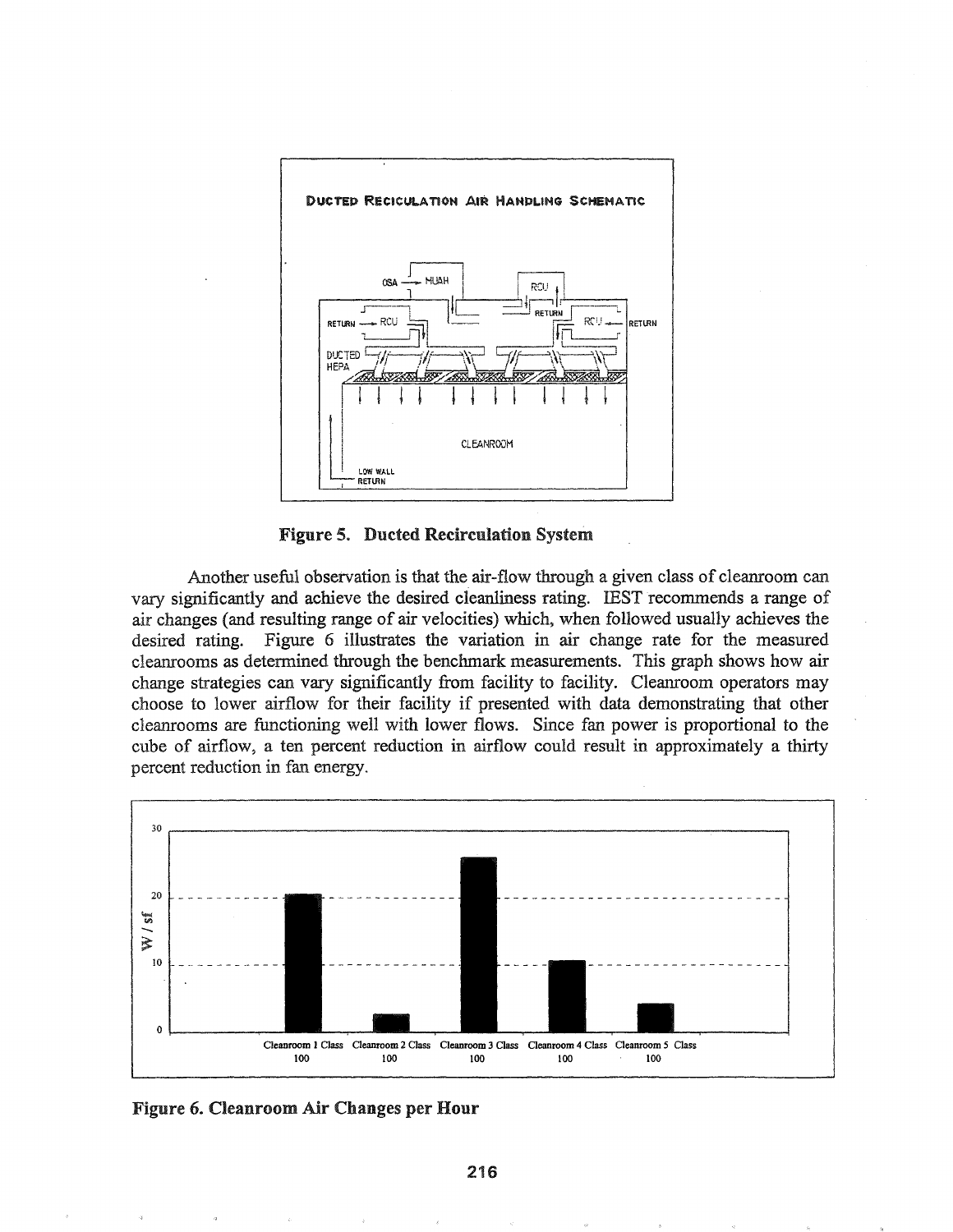Chilled Water Systems. Similarly for chilled water systems, Figure 7 illustrates that the chiller efficiencies in this study vary from 0.5 kW/ton to over 0.8 *kW/ton* and the efficiency of other system components similarly vary significantly. Water-cooled· chillers are generally more efficient, but pumping can playa significant role in total system energy use.



Figure 7. Chilled Water System Comparison

Process Loads. The process electrical load has a major influence on the design and operation of the cooling system. Process electrical loads convert directly into heat load for removal by the HVAC systems. The amount of process load can vary significantly from cleanroom to cleanroom and uncertainties in predicting process load often make sizing the HVAC system a challenge. Measured energy intensity is quite different depending upon the process occurring in the cleanroom (figure 8). While the load is dependent on the type of manufacturing or research in the cleanroom, measured data from facilities with similar processes will help "right-size" the cooling equipment. Cooling systems are more efficient when operated near the full design load. Often, however, cleanrooms are designed for unrealistic loads – design loads between 75 and 125 Watts/sf are common. Over-sizing is common due to uncertainties in the process load, provision for future expansion, and engineering tendencies to add conservatisms. The Benchmarking Project found process loads at all facilities below 30 Watts/sf. Use of benchmark data can lead to better prediction of design loads and better build-out strategies. Designing systems and components in closer alignment with the actual operating loads will also lead to more efficient operation.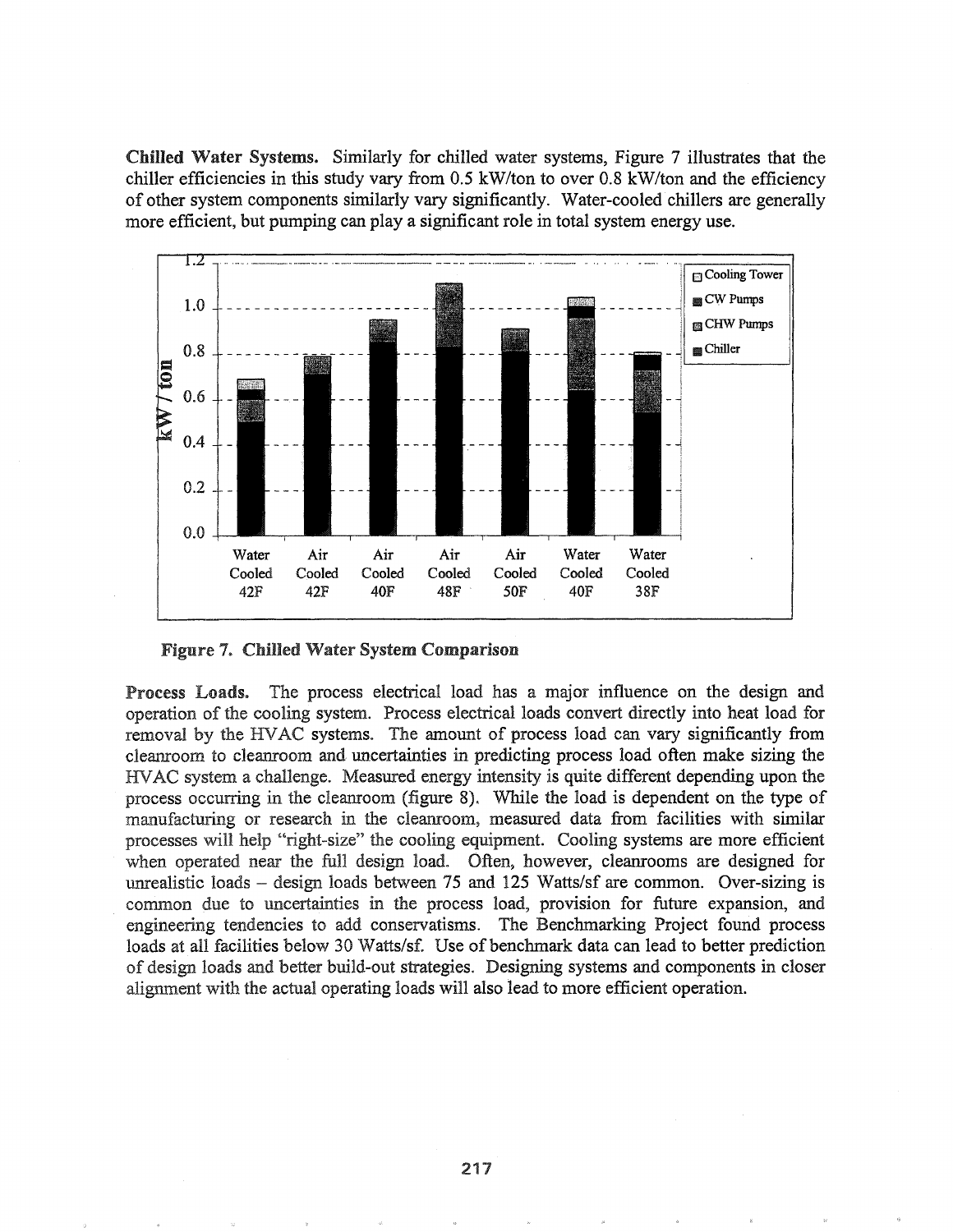

Figure 8. Class 100 Cleanroom Intensity Variation

# Best Practices

Based upon the data collected and site observations, a number of efficiency recommendations are emerging as best practices for the facilities monitored in Northern California. Representative recommendations include:

- Install free cooling system using cooling tower water for sensible and process cooling loads.
- Install a separate high temperature chiller for process cooling.
- Improve cooling tower efficiency by operating all cooling towers at reduced fan speed rather than operating fewer towers at full speed.
- Improve chiller efficiency by lowering condenser water temperature.
- Reduce pumping increase chiller temperature difference.
- Recirculation airflow setback at non-production or unoccupied times.
- Remedy cycling equipment identified through monitoring

# Conclusion

Energy benchmarking is an effective tool to aid in visualizing the energy end uses in complex cleanroom facilities. For a cleanroom owner/operator there are a number of high value benefits. Measured energy use determined by a benchmarking program can provide a baseline for tracking energy performance over time. Benchmarking can also be used to prioritize where resources need to be applied to achieve improvements in energy efficiency.